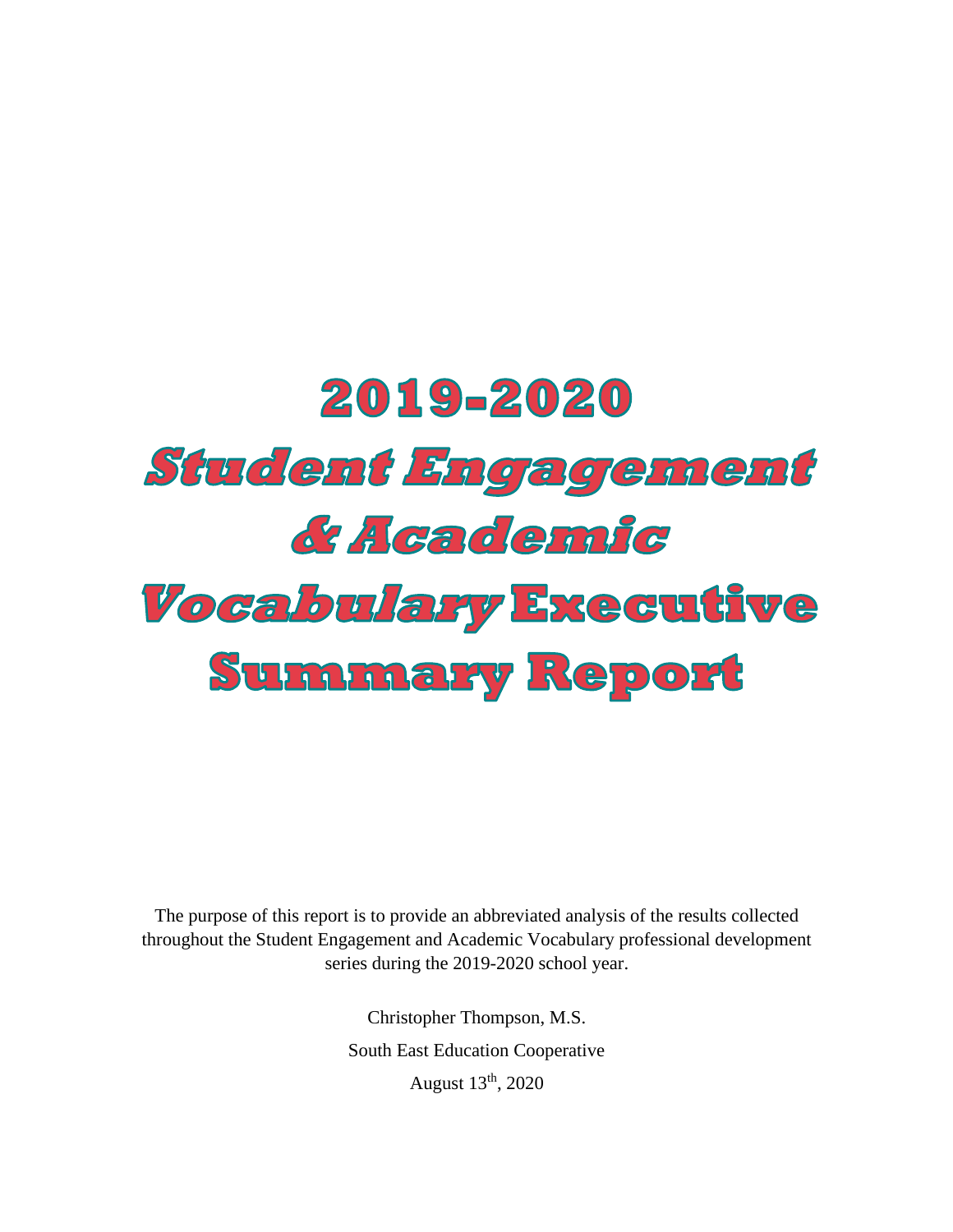# **Executive Summary**

The Student Engagement professional learning series & Academic Vocabulary professional learning series represent two 3-session learning experiences for elementary and secondary educators seeking information and skills related to the teaching of and engagement of students in literacy. Participants in both the Student Engagement series and the Academic Vocabulary series received two full-day sessions of professional development in addition to a 2-hour eWalk throughout the 2019-2020 academic year. One cohort of each series was offered, with 37 educators from 6 schools in 4 districts attending the Student Engagement series, and 16 educators from 10 schools in 6 school districts attending the Academic Vocabulary series.

The goal behind the Student Engagement & Academic Vocabulary series was to familiarize teachers with and increase educators' capacity to implement effective research-based literacy and engagement strategies during instruction. Participants in the training learned about 9 student engagement strategies and 4 academic vocabulary strategies with opportunities to observe and receive feedback on implementation in practice. It was expected that through participation in these series that the following outcomes would occur:

- 1. Increase teachers' knowledge surrounding effective student engagement strategies.
- 2. Increase teachers' use of effective student engagement instructional strategies.
- 3. Increase teachers' knowledge surrounding effective academic vocabulary strategies
- 4. Increase teachers' use of effective academic vocabulary strategies

# **1. Increase teachers' knowledge surrounding effective student engagement strategies.**

Educators participating in the Student Engagement Series were taught about 9 different student engagement strategies throughout the three sessions facilitated. Prior to Session 1, just 1 out of the 9 strategies had at least 70% of educators indicating being either "completely" or "mostly" knowledgeable (Figure 1). At Session 3, this number increased to 8 of 9 strategies, with all 9 at 50% or more. It appears that the Student Engagement Series was very successful at increasing teachers' knowledge regarding effective student engagement practices.



*Figure 1.* Change in Educators' Perceived Understanding of Student Engagement Strategies Taught. *N =* 31*.*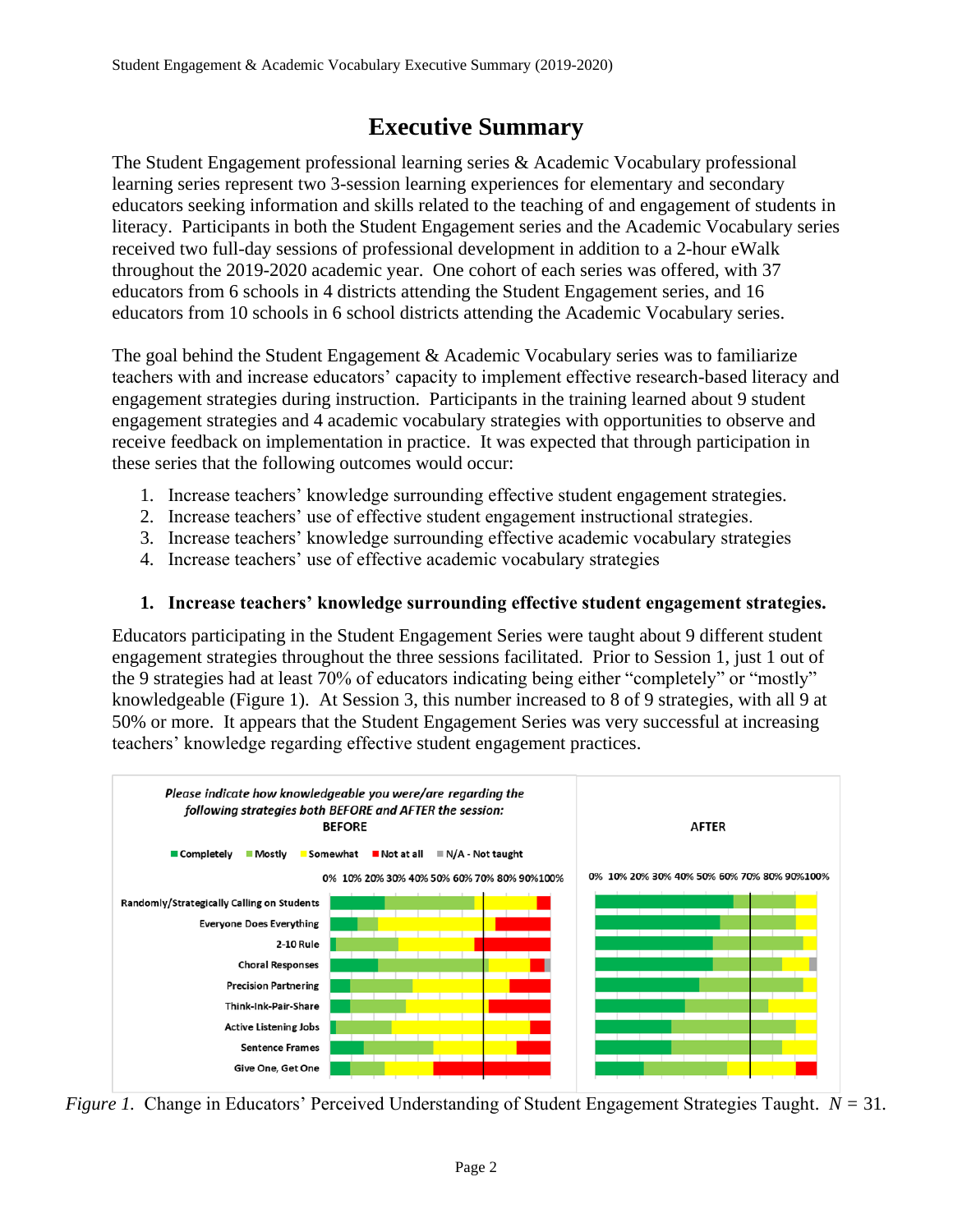# **2. Increase teachers' use of effective student engagement instructional strategies.**

The intention of the Student Engagement series is more than just teaching educators about new instructional practices, it is about ensuring that teachers are using them within their practice. During Sessions 1-3 participants were asked to identify the frequency in which they have been using each of the strategies that they learned about during previous sessions. Although, this project hopes to provide teachers with new strategies that they have never used before, the scope of this evaluation focused on the number of strategies that teachers began to use regularly during instruction (either "almost always" or "usually"). During Session 1 participants reported utilizing an average of 3.27 out of 9 strategies regularly, whereas at Session 3 this number increased significantly to 5.28 out of 9 strategies. Overall, at Session 1 nearly two-thirds of participants identified using 2 or fewer student engagement strategies regularly (Figure 2). By Session 3, nearly half of the participants reported using 6 or more student engagement strategies regularly, with only 3.4% of participants using 2 or fewer regularly.



*Figure 2.* Distribution of Number of Student Engagement Strategies Used Regularly by Session (Pre-Post). *NPRE*=30; *NPOST*=29.

# **3. Increase teachers' knowledge surrounding effective academic vocabulary strategies.**

Educators participating in the Academic Vocabulary series were taught about 4 different academic vocabulary strategies throughout the three sessions facilitated. Prior to the training, just 0 out of the 2 strategies assessed had at least 50% of educators indicating being either "completely" or "mostly" knowledgeable (Figure 3). After the training, this number increased to all 2 strategies assessed with each being above 75%.



Page 3 *Figure 3.* Change in Understanding of Academic Vocabulary Strategies Taught. *N =* 14.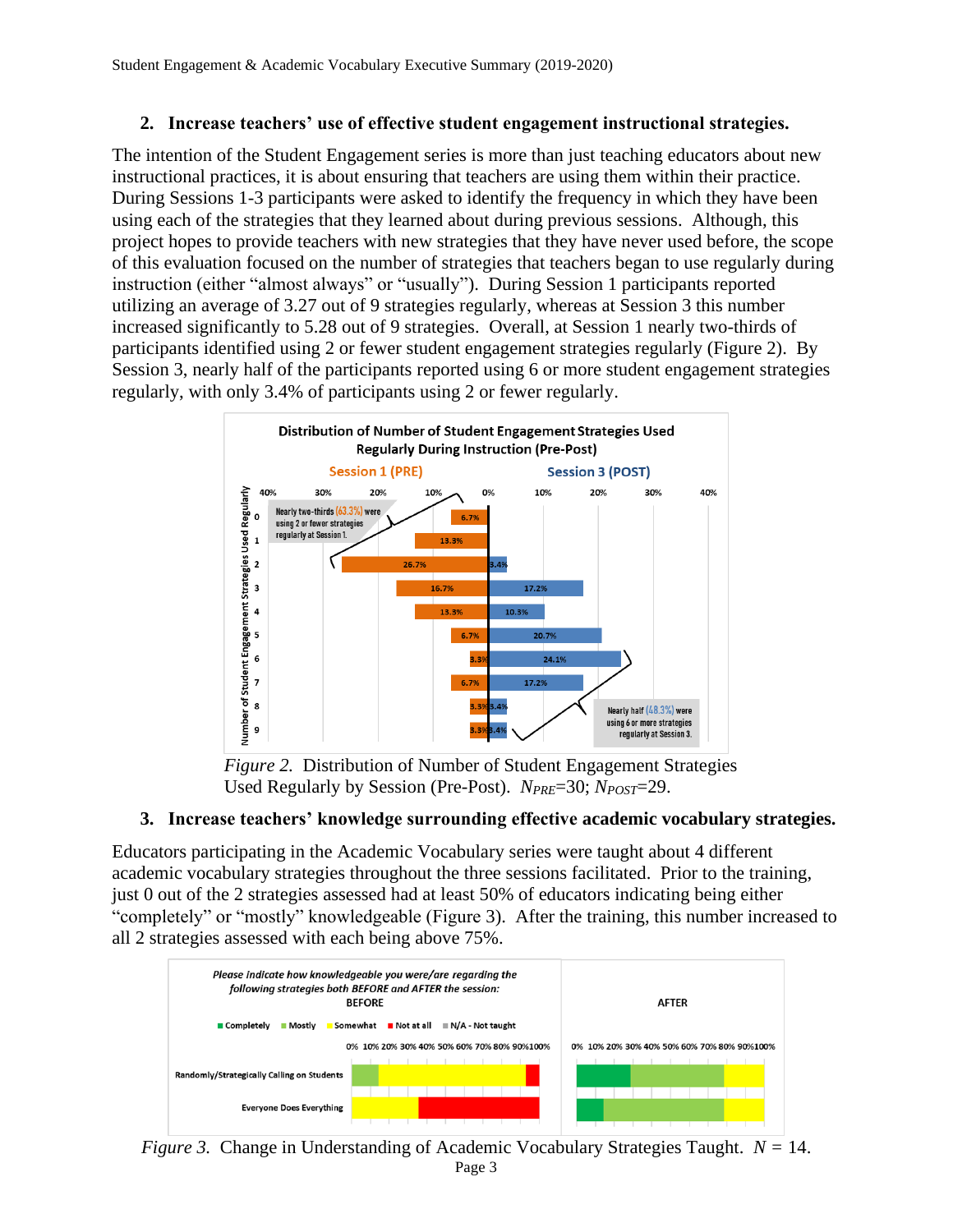## **4. Increase teachers' use of effective academic vocabulary instructional strategies.**

The intention of the Academic Vocabulary series is more than just teaching educators about new instructional practices, it is about ensuring that teachers are using them within their practice. During Sessions 1-3 participants were asked to identify the frequency in which they have been using each of the strategies that they learned about during previous sessions. During Session 1 participants reported utilizing an average of 1.00 out of 4 strategies regularly, whereas at Session 3 this number increased nearly significantly to 2.44 out of 4 strategies. Overall, at the end of the school year 84.6% of participants in the Academic Vocabulary series reported increasing their frequency of use for at least 1 academic vocabulary strategy, with nearly a third (30.8%) of participants reporting increasing their frequency for all 4 strategies.

## **Participant Satisfaction/Perceived Impact of Program**

Overall, participants were largely satisfied with the professional development they received from the Student Engagement & Academic Vocabulary series. Overall, 91.7% of participants in the Student Engagement series sessions and 97.1% in the Academic Vocabulary series sessions indicated that the presenter was either "very effective" or "effective." Additionally, 96.0% of participants responding to the end of year Implementation Survey indicated that their practice changed at least slightly as a result of participating in either series, with 56.0% indicating it changed at least "moderately." In fact, 91.7% of participants indicating at least one change in their practice noted that they increased their use of engagement strategies. Another educator also went on to comment that *"I am using vocabulary strategies daily, when it used to be once or twice a week.*"

Participants also provided input on how the changes they have made in their practice have impacted their students' level of engagement and learning in the classroom. Nearly all (95.8%) participants indicated that student engagement had changed at least slightly in their classroom as a result of the changes they have made in their classroom, with 16.7% indicating it had changed "substantially." In fact, 56.5% of participants indicating at least one change related to student engagement noted that a larger percentage of students were engaged in their classroom by the end of the year (Figure 4). One participant remarked at the end of the year that *"The students who did not ask questions or speak in class at least speak to a peer when I use precision partnering now."*



*Figure 4.* Participants' Perceived Changes in Student Engagement. *N* = 23.